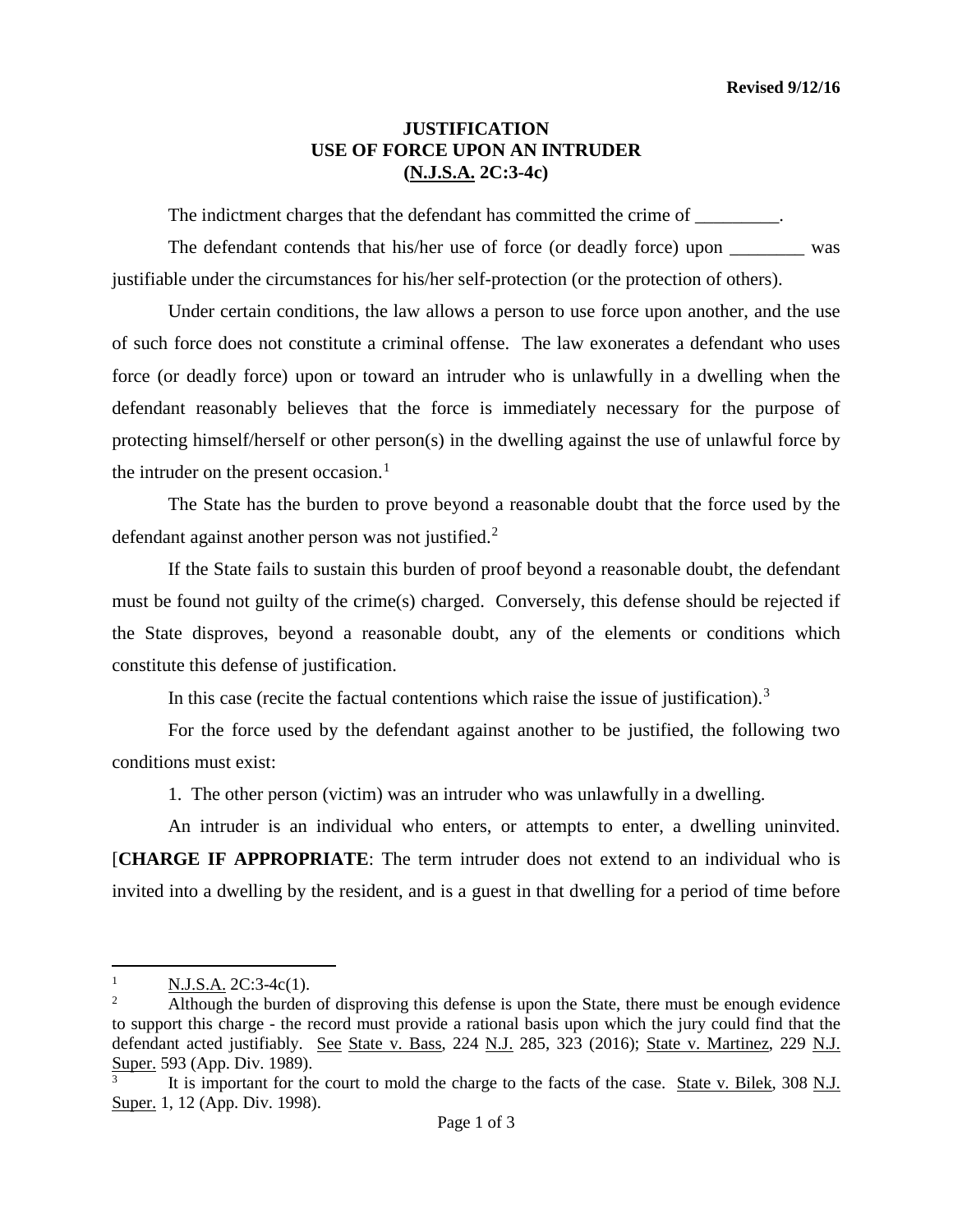## **JUSTIFICATION: USE OF FORCE UPON AN INTRUCER N.J.S.A. 2C:3-4c**

the use of force occurs.]<sup>[4](#page-1-0)</sup>

The term "dwelling" means any building or structure though movable or temporary, or a portion thereof, which is used as a person's home or place of lodging.<sup>[5](#page-1-1)</sup> [CHARGE IF APPROPRIATE: A dwelling includes the entranceway of a building or structure.<sup>[6](#page-1-2)</sup>]

2. The defendant reasonably believed that force (or deadly force) was immediately necessary for the purpose of protecting himself/herself or (an)other person(s) in the dwelling against the use of unlawful force by the intruder on the present occasion.<sup>[7](#page-1-3)</sup> The level of force need not be proportionate to the unlawful force.<sup>[8](#page-1-4)</sup> [CHARGE IF APPROPRIATE: Pointing of a firearm is the use of force within the meaning of this defense and that such force, even if thought to be excessive, may be used if the intruder(s) was/were the aggressor(s).<sup>[9](#page-1-5)</sup>]

A reasonable belief exists when a defendant, to protect himself/herself or a third person, was in his/her own dwelling at the time of the offense or was privileged to be thereon, and the encounter between the defendant and intruder(s) was/were sudden and unexpected, compelling the defendant to act instantly, and the defendant reasonably believed that the intruder would inflict personal injury upon the defendant or others in the dwelling, or the defendant demanded that the intruder(s) disarm, surrender or withdraw, and the intruder(s) refused to do so.<sup>[10](#page-1-6)</sup> Personal injury means physical pain, or temporary disfigurement, or impairment of physical condition.<sup>[11](#page-1-7)</sup>

I instruct you that a reasonable belief is different than an honest belief. What is

<span id="page-1-0"></span> <sup>4</sup> State v. Bass, supra, 224 N.J. at 322. See also State v. Bilek, 308 N.J. Super. supra, at 13; State v. Felton, 180 N.J. Super. 361, 365 (App. Div. 1981). The Bass Court left open the question whether a person who secures an invitation into a dwelling by misrepresenting his or her identity or purpose, and then commits or threatens to commit an unlawful act, may be an "intruder" under N.J.S.A. 2C:3-4(c). Bass, supra, 224 N.J. at 322 n.12.

<span id="page-1-1"></span><sup>5</sup> A dwelling includes a "porch or similar appurtenance." State v. Martinez, supra, 229 N.J. Super. at 604.

<span id="page-1-2"></span> $\frac{6}{7}$  State v. Bilek, supra, 308 <u>N.J. Super.</u> at 12.

<span id="page-1-3"></span> $\frac{7}{8}$  N.J.S.A. 2C:3-4c(1).

<span id="page-1-4"></span> $\frac{8}{9}$  State v. Bilek, supra, 308 N.J. Super. at 12.

<span id="page-1-5"></span> $\frac{9}{10}$  State v. Bilek, supra, 308 N.J. Super. at 14.

<span id="page-1-6"></span> $\frac{10}{11}$  N.J.S.A. 2C:3-4c(1) & -4c(2).

<span id="page-1-7"></span>N.J.S.A. 2C:3-11e. See State v. Bilek, supra, 308 N.J. Super. at 14. The Committee notes that the Legislature has not actually defined the term "personal injury." Rather, the Bilek court agreed with the defendant that "'personal injury' as referred to in N.J.S.A.  $2C:3-4(c)(2)(a)$  probably should be defined consistently with the related definition of 'bodily harm' under N.J.S.A. 2C:3-11e." Bilek, ibid.